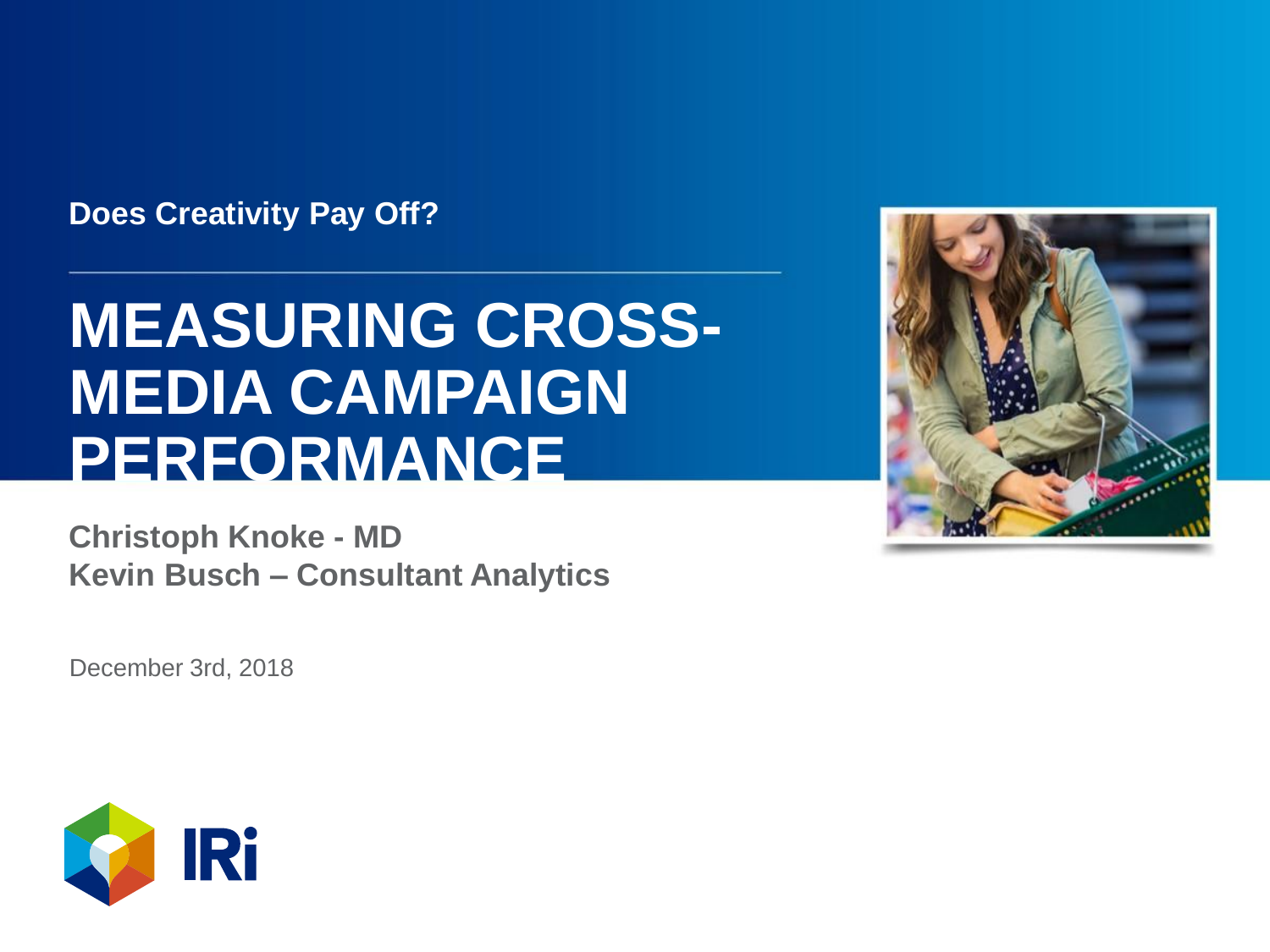IRI performance measurement for cross-media campaigns addresses three parts: channel, creative and the combination of both

### **Channel Performance**

What channel shows the best performance with regard to Target Group (TG) and Product Category? What channel roll up works best for the Brand and its characteristics?

### **Creative Performance**

What creative/content shows the best performance with regards to TG and Product? Is creative A perfoming better than creative B given the same TG?



**?**

### **Combination of Creative and Channel**

What kind of content (TG-related) should be exposed on what channel? Is there a content/channel combination that works best for a brand?



**?**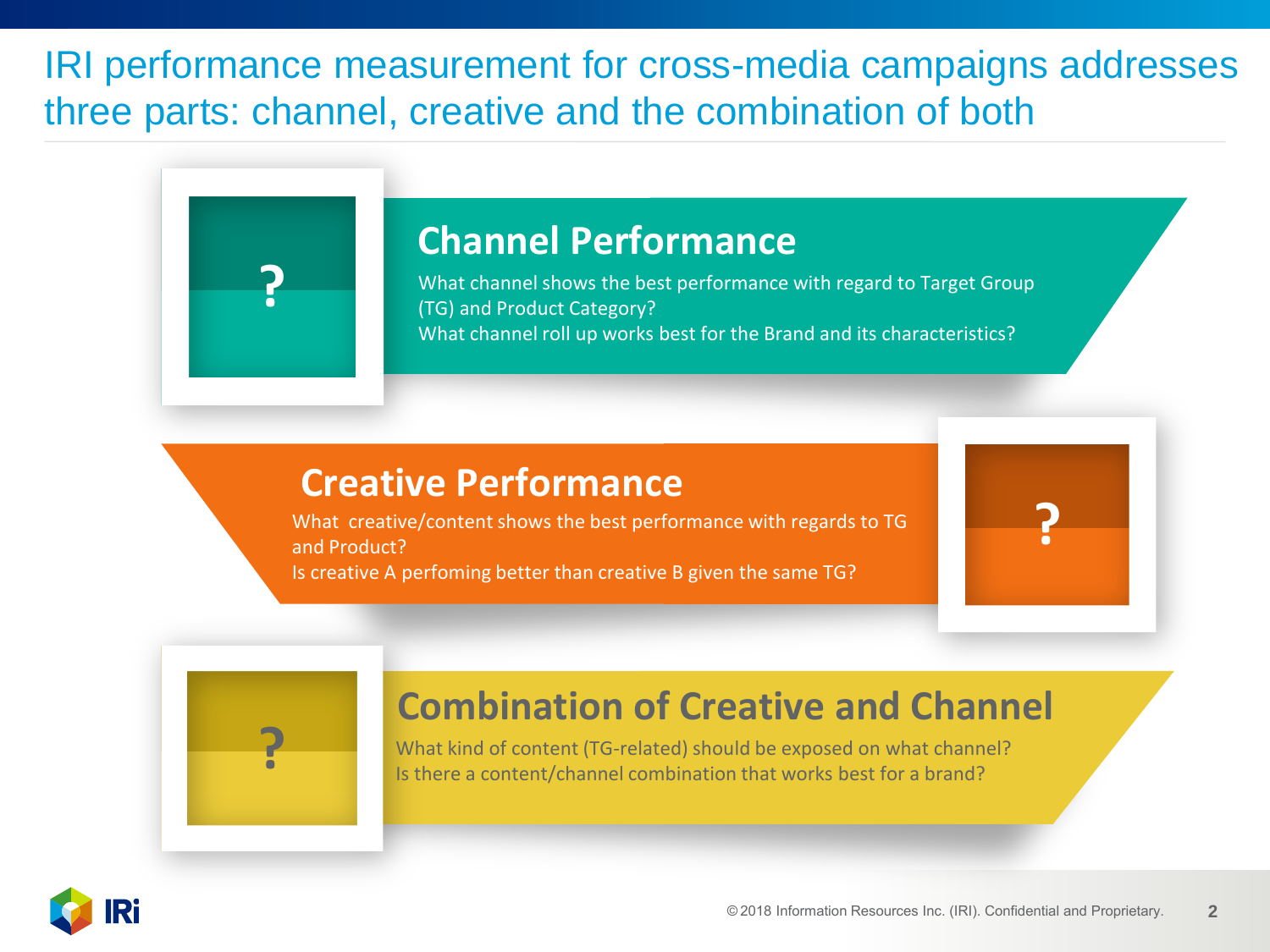# **METHODOLOGY**

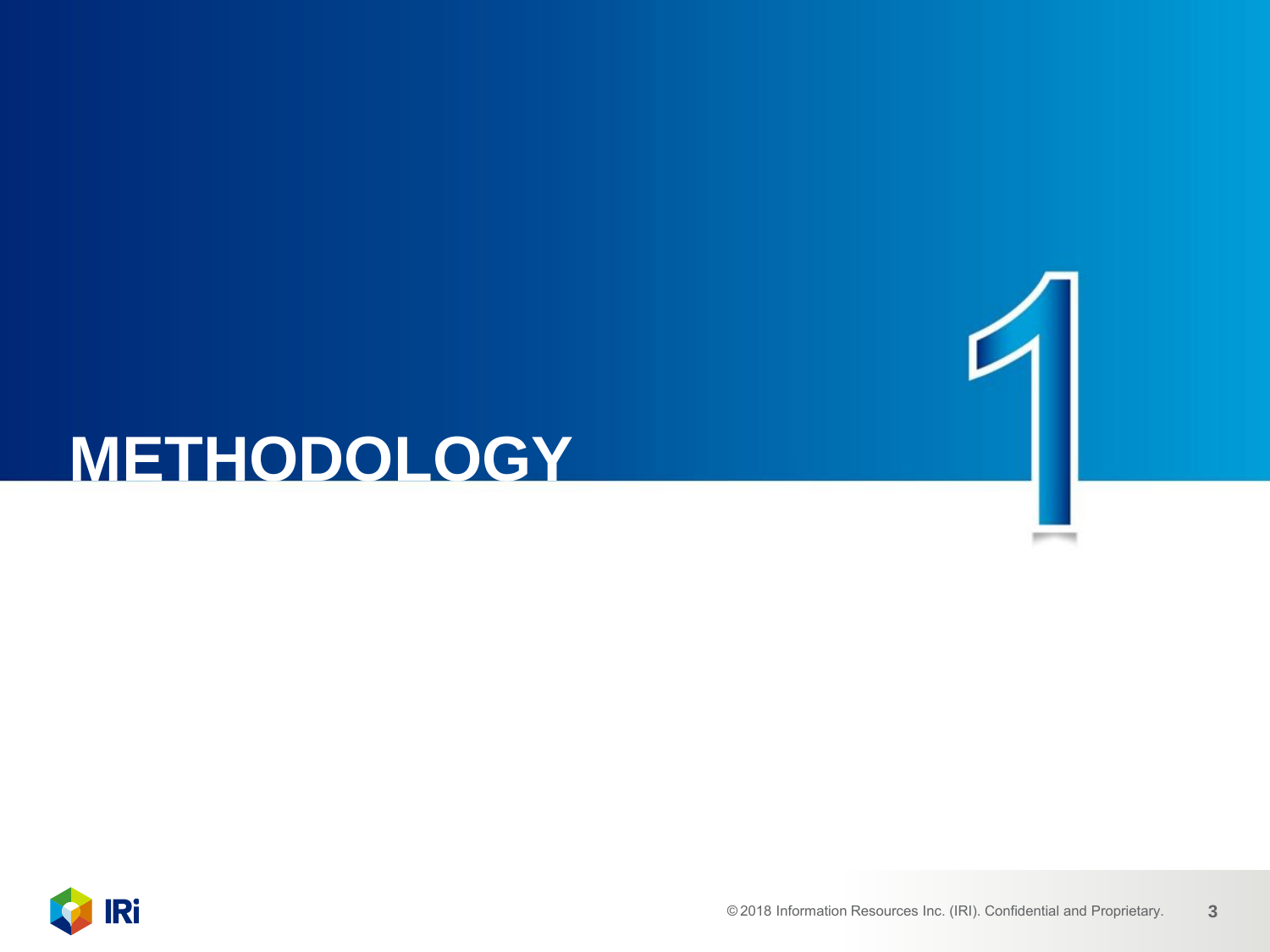## Based on high granular data on sales performance IRI modelling allows price, media and trade activity to be accurately measured



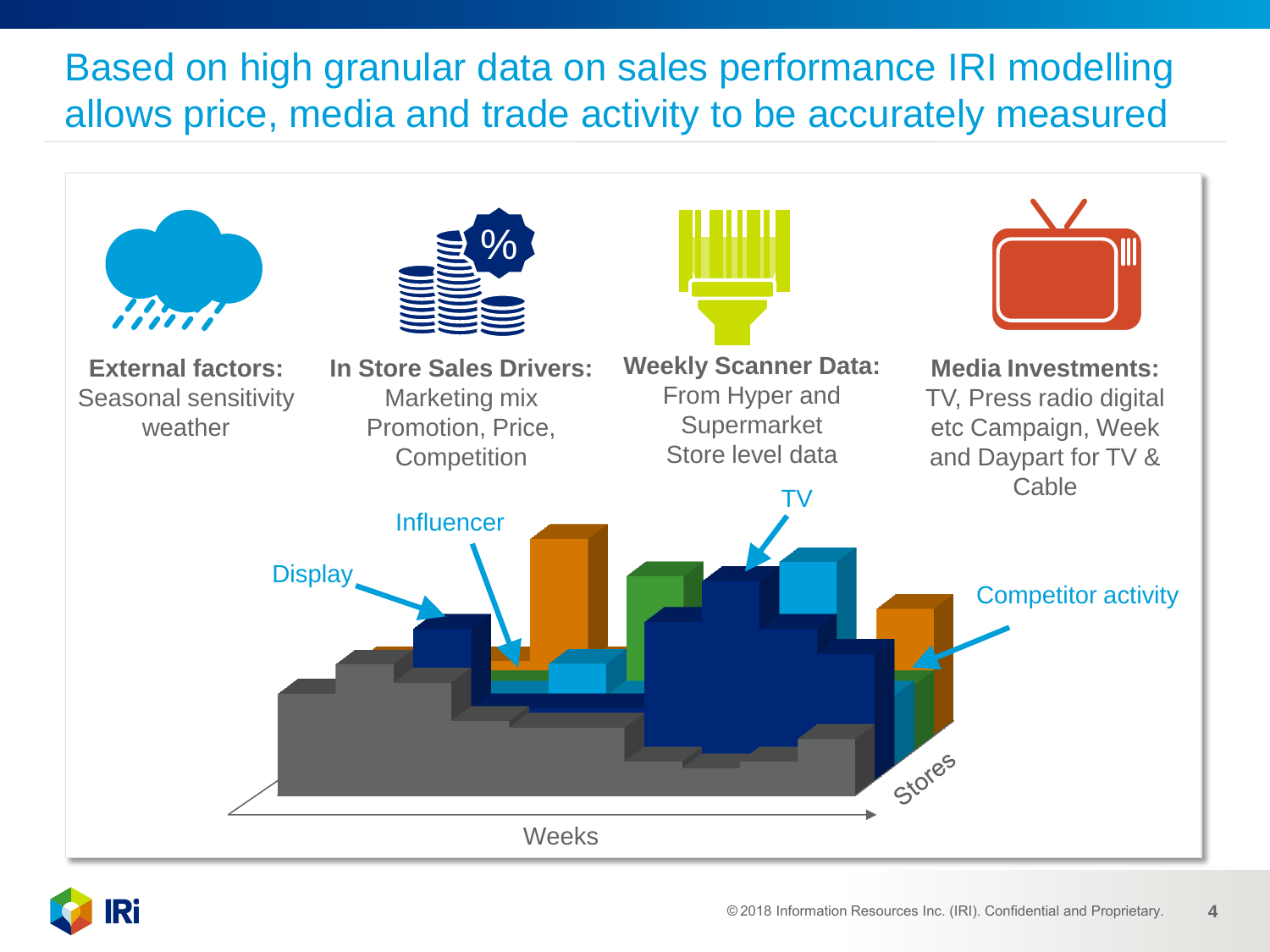## The "heart" of the model is decomposition of total sales and quantification of contributions of the various marketing drivers

| <b>Brand</b> – Volume sales decomposition absolute – National – Total Period |             |                     |               |                     |                      |                      |               | Example     |  |
|------------------------------------------------------------------------------|-------------|---------------------|---------------|---------------------|----------------------|----------------------|---------------|-------------|--|
| Period                                                                       | <b>Base</b> | Own<br><b>Media</b> | Own<br>Price* | <b>Own</b><br>Promo | Comp<br><b>Media</b> | Comp<br><b>Price</b> | Comp<br>Promo | Seasonality |  |
| MAT-1                                                                        | 63.9%       | 23.6%               | $-8.3%$       | 27.5%               | $-8.8%$              | 3.2%                 | $-5.0\%$      | 4.0%        |  |
| <b>MAT</b>                                                                   | 59.3%       | 28.3%               | $-14.9%$      | 23.6%               | $-7.2\%$             | 11.0%                | $-4.1\%$      | 4.1%        |  |
| Total period                                                                 | 61.3%       | 26.2%               | $-12.0%$      | 25.3%               | $-7.9\%$             | 7.5%                 | $-4.5%$       | 4.0%        |  |



\*The absolute value represents the impact of all observed differences in price on sales. The negative nature of this value is caused by the fact, that higher prices in the period of observation (regardless of the exact time in which they occur) have a negative impact on sales. Neither the value itself, nor the algebraic sign give information about the impact of price trends on sales. The sign will always be negative (even if price decreases were observed during the timeline of observation) since only the variance is causing size and algebraic sign of the variable, not the time series.

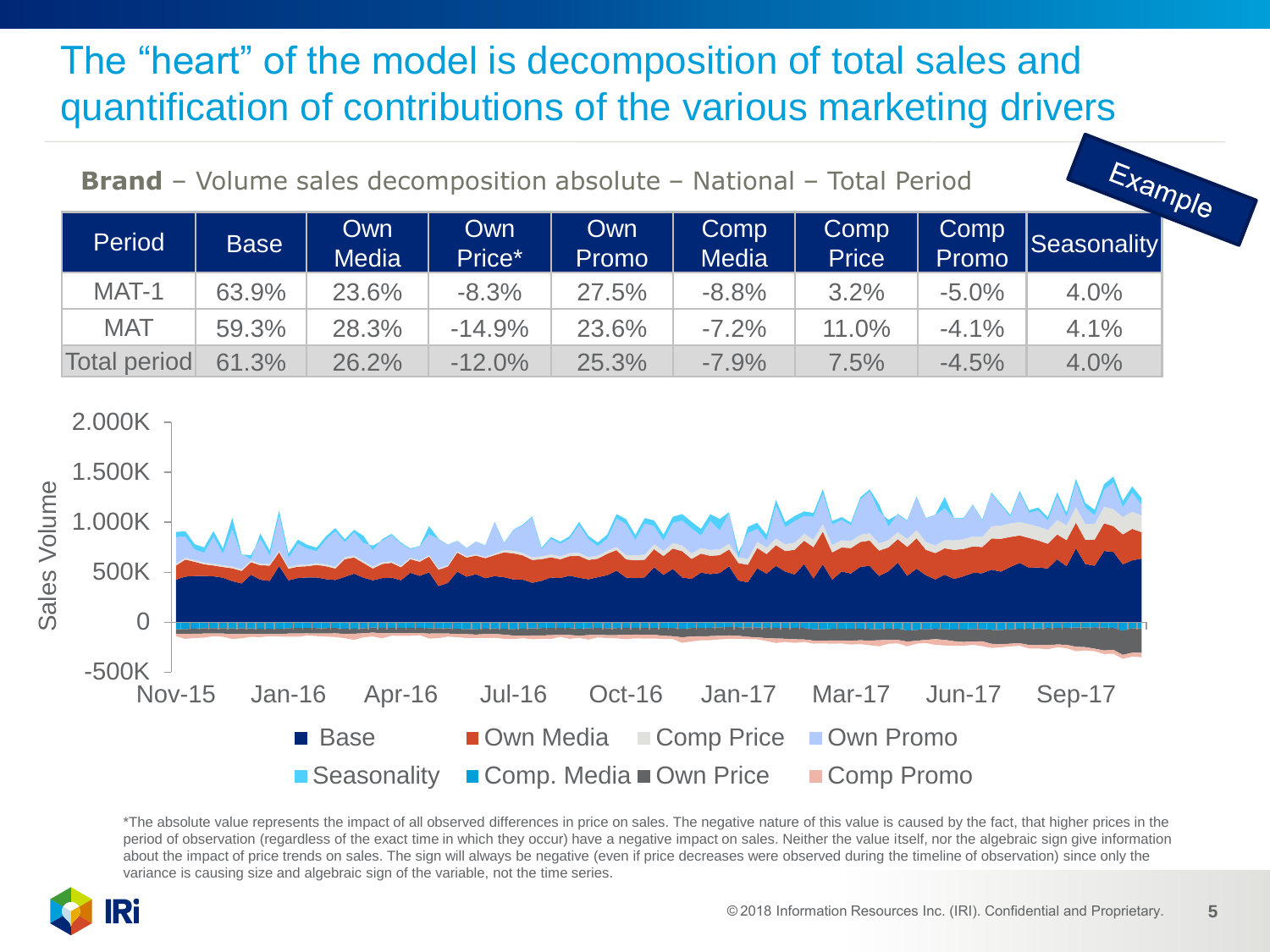# **Media Landscape & Channels**



*Source: Italicized Text (8 point)*

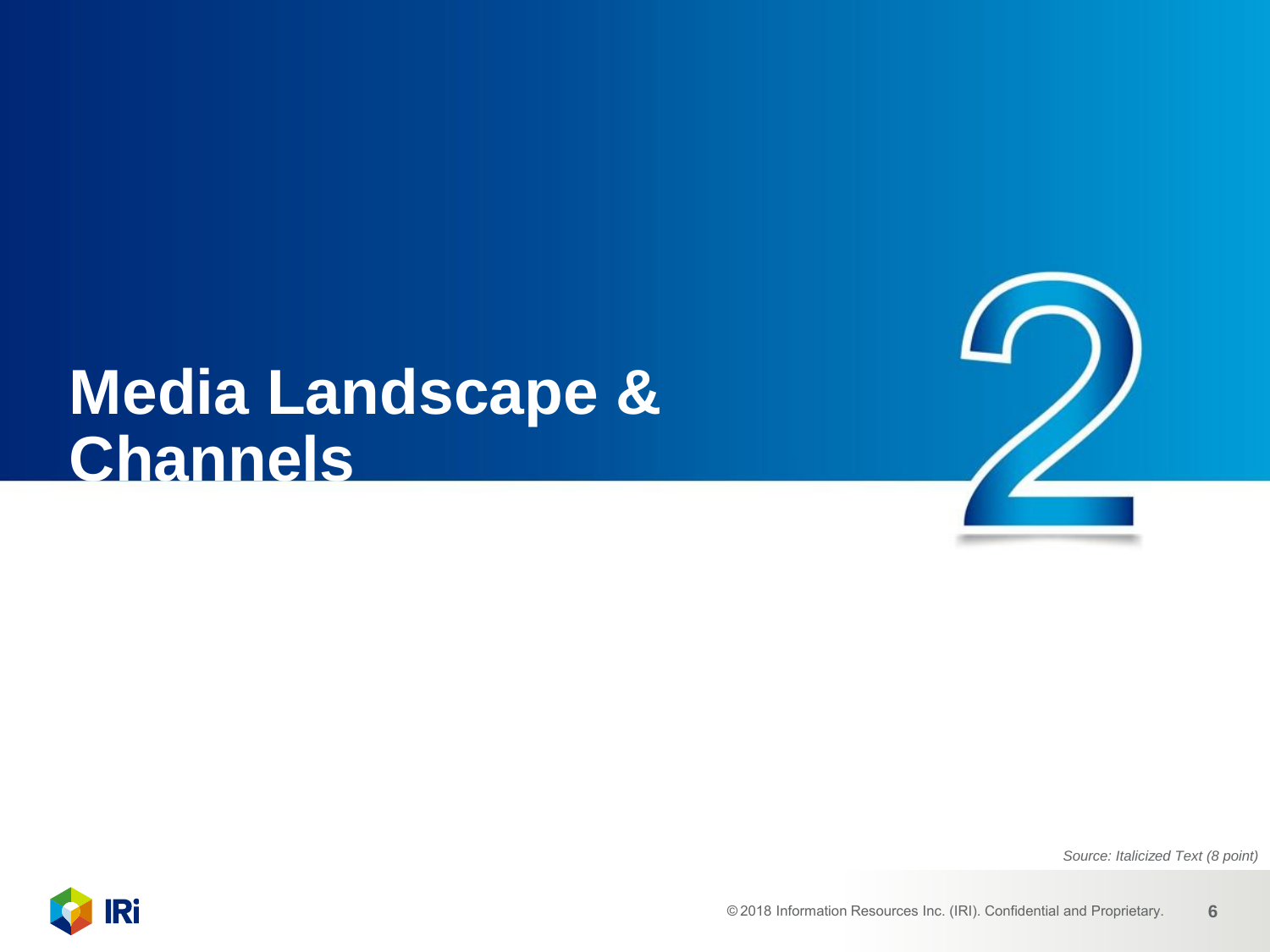## Our benchmarks show: Performance of digital and press differs from FMCG to OTC – More involvement requires more specific targeting



Source: IRI META Database August 2018

\* Includes professional journals as well as public press and print

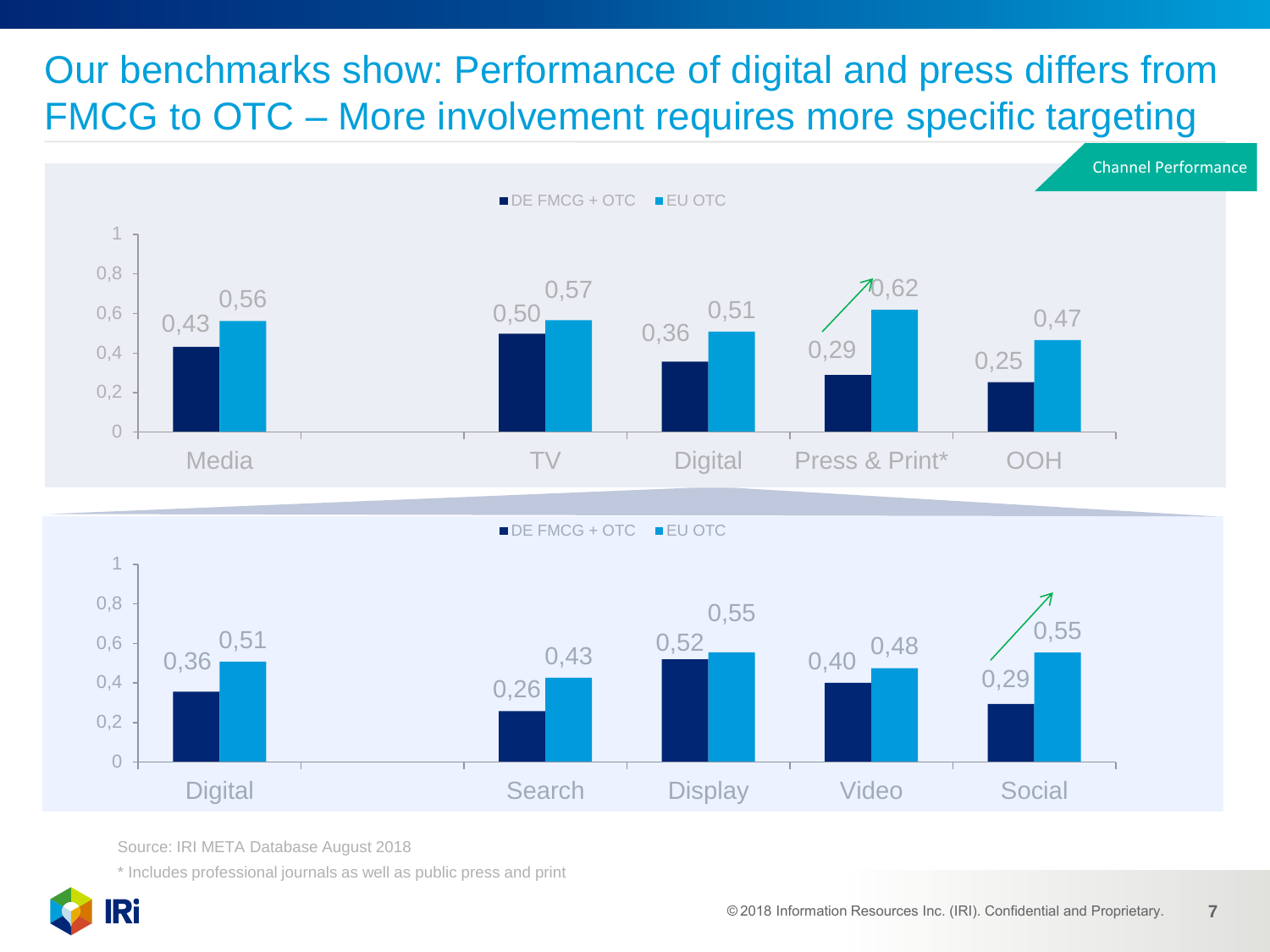## Comparing two creatives on a like 4 like basis – Fit of creative and targeting plays a role



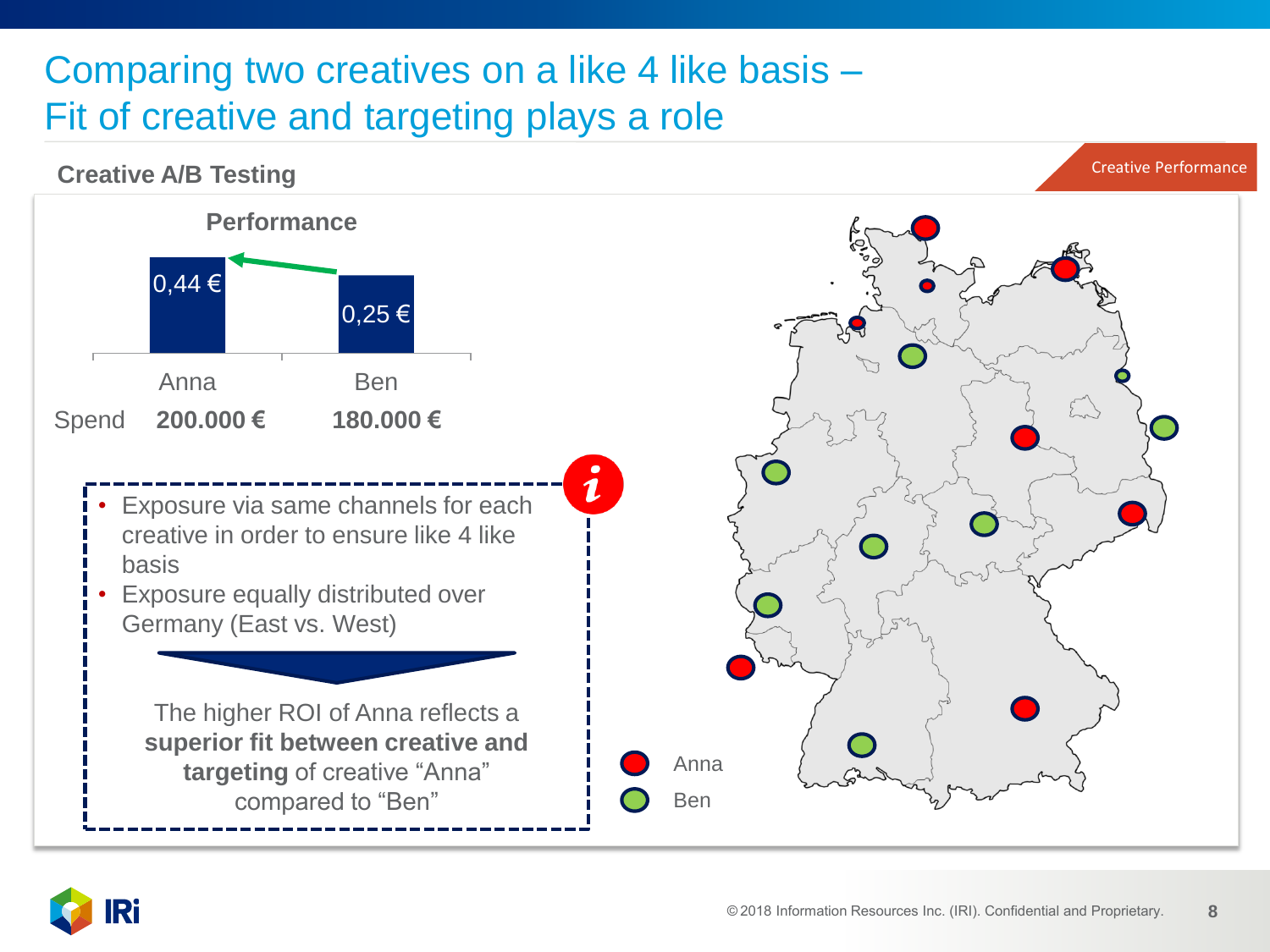## IRI modeling ensures flexibility in clustering of campaigns in order to provide the desired insights and evaluation on different levels



**IRi**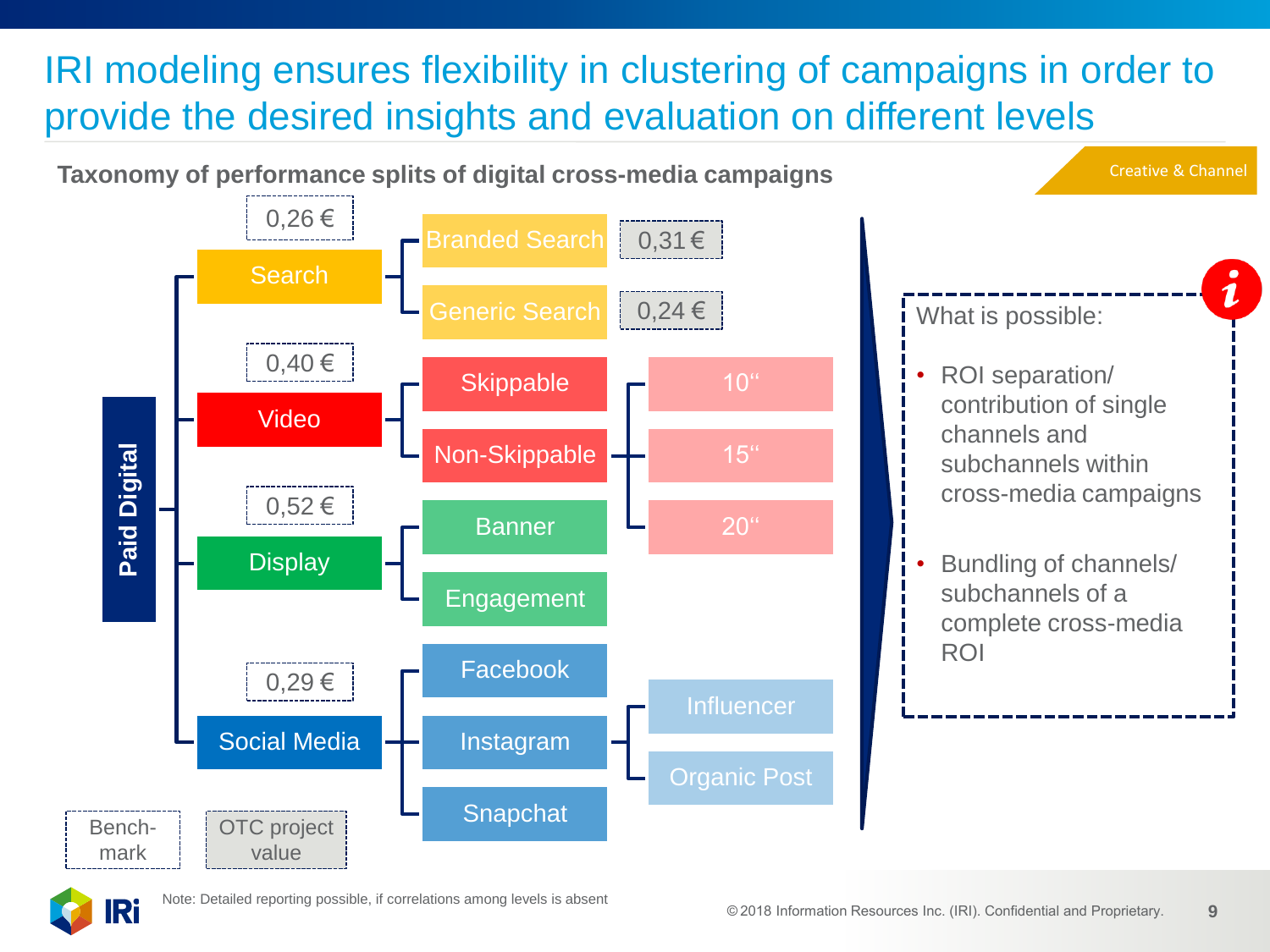# **Outlook**

What is going to be done in the future?

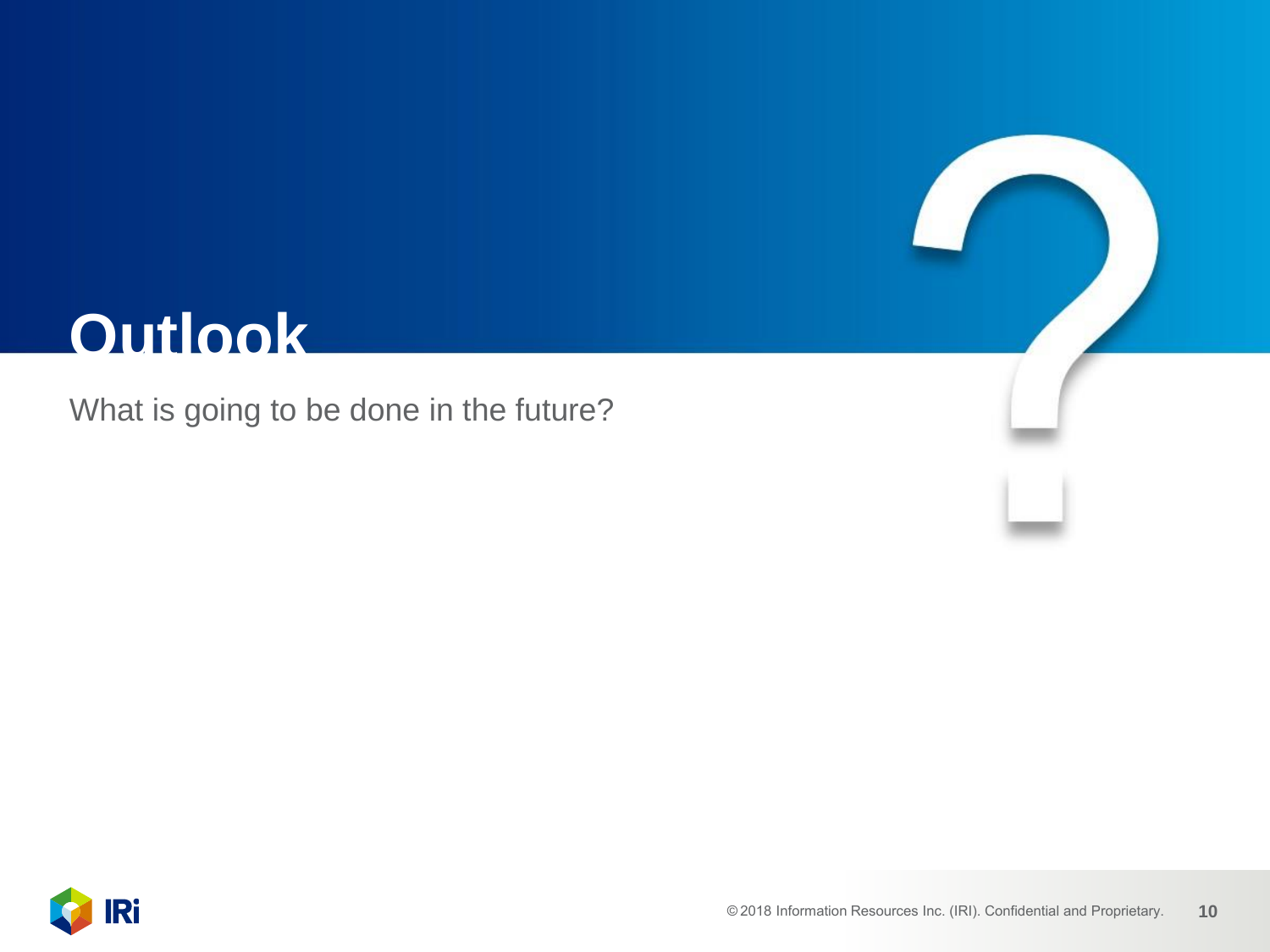## Future modeling is able to quantify the contribution of the different media channels within a cross-media campaign

### **Media reattribution - Piloting Phase**



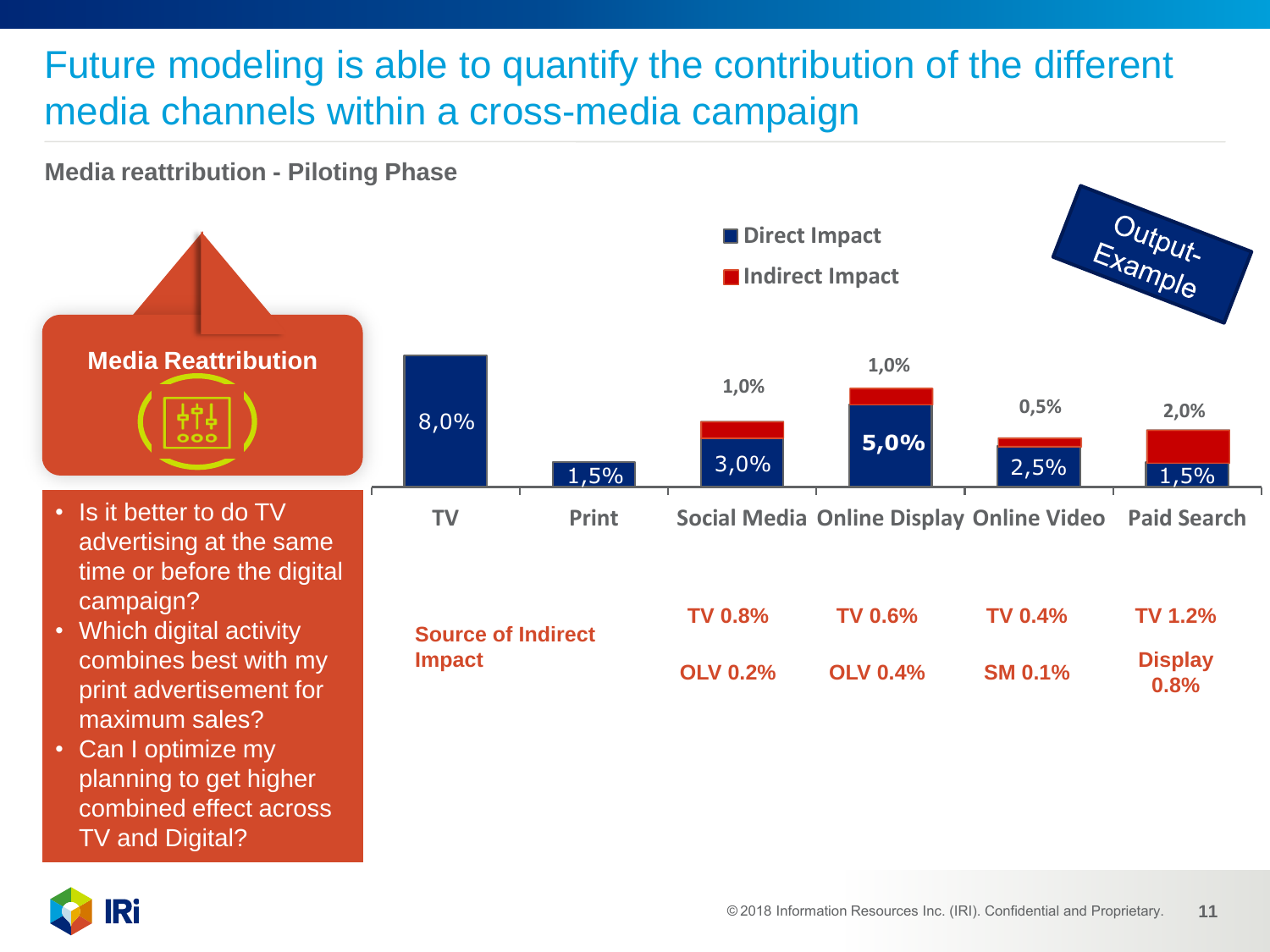## Moreover, IRI is further shifting modeling focus towards up to date media channels such as social influencer marketing